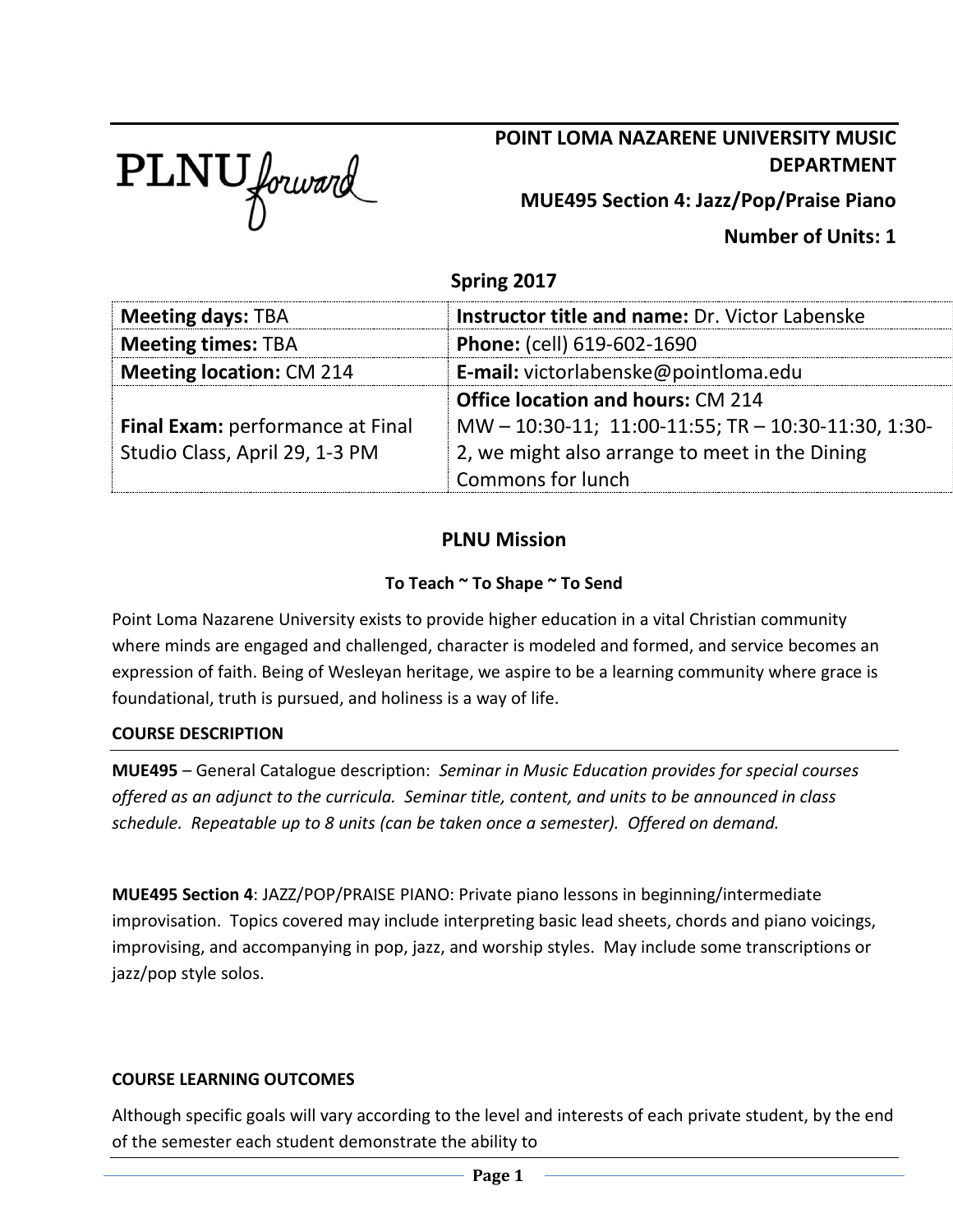- Play the melody with the right hand while comping/accompanying with the left hand
- Improvise new melodies over the chord changes of a given lead sheet
- Create basic solo keyboard arrangements from lead sheets or hymns
- Create simple two-hand accompaniments to accompany singing or instrumental solos in pop, jazz, or worship style
- Play all major, minor, diminished, and augmented triads in all inversions
- Play these types of seventh chords in root position and inversion (Major, minor, diminished)
- Play simple to more complex ii-V-I progressions in all keys.

### **TOPICS COVERED**

The following topics may be covered, depending on the level and needs of the student:

- Triads and inversions
- Seventh chords and ninth chords in root position and inversions
- Arpeggio patterns
- Scales
- Chord extensions
- Altered chords
- Shell voicings
- Left hand voicings for comping
- Two-hand chord voicings and comping
- ii-V-Is in major and minor
- Major scales and jazz modes
- Playing by ear
- Playing/arranging church music

#### **COURSE ASSIGNMENTS**

- **Weekly Grade** The 2 components (1. Practice hours and days, 2. Assignment sheet) will be averaged together to create a grade for each lesson after lesson #1.
	- o *Practice hours and days* 
		- Each week at your lesson, you will report the number of hours and the number of days you practiced over the past week
		- **If you are studying for 1-unit, you are expected to practice a minimum of** 4-5 hours per week.
		- I'll average your hours practiced with the goal set for practice hours.
		- **P** Your recorded practice time should be on assigned literature only.
		- **Practice rooms are available by checking out a key at the music office.**
	- o *Assignment sheet –* Together, we will create an assignment sheet at each lesson;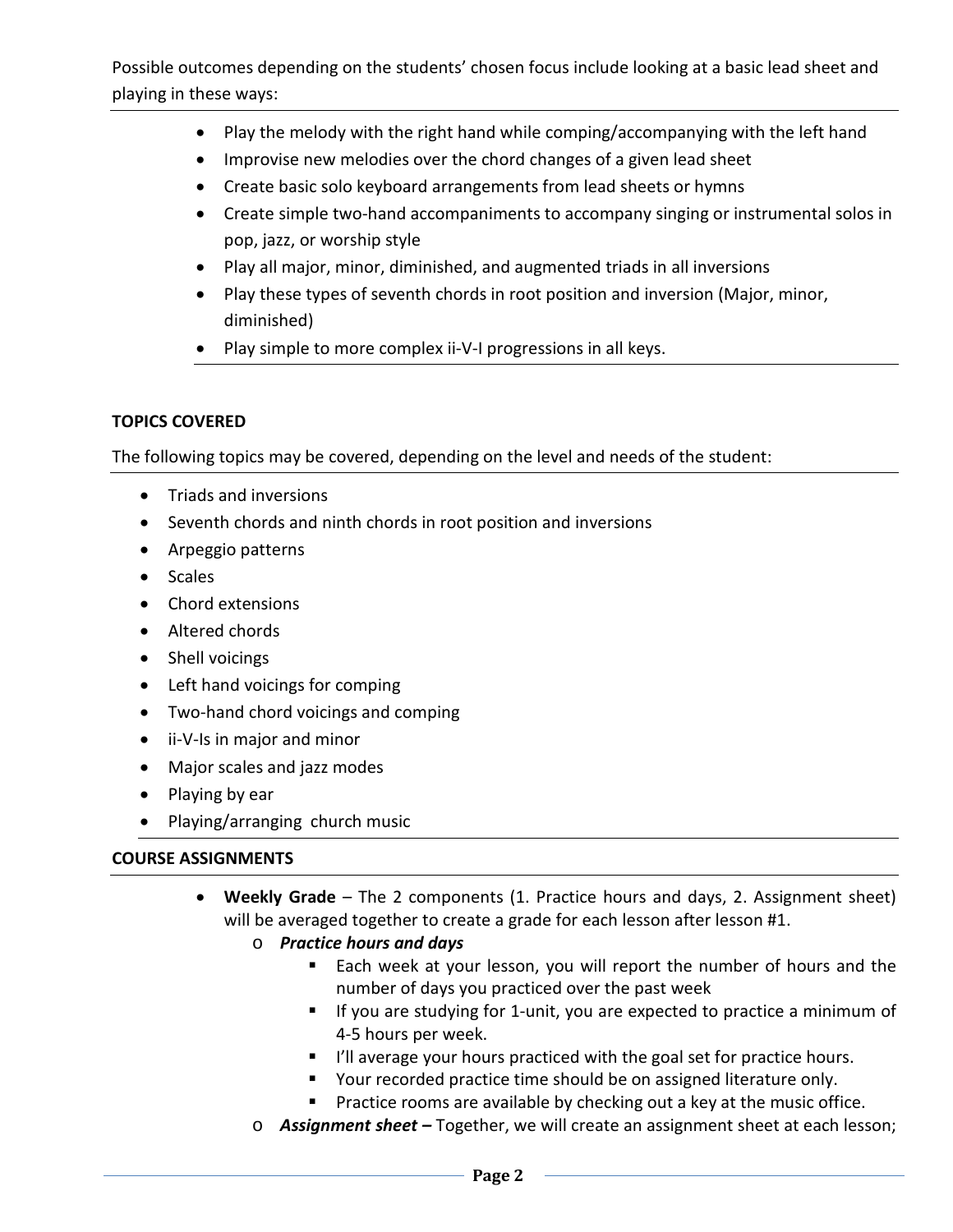in consultation with you, I'll assign a grade for your progress on the previous week's assignments.

- o *Binder –* I will keep a binder in my office with your assignment sheets. Your job is to take a picture of the assignment sheet at each lesson so that you have an electronic copy to follow throughout the week.
- *Completing Pieces –*
	- o If you are studying for **1 unit,** you will memorize **2 pieces** during the semester; 3 leadsheets will count as one piece and don't need to be memorized:
		- The **first piece** by **week 8**.
		- The **second piece** by **our last lesson (before finals week)**.
	- o You will receive 100% of the earned score for the weekly grade if you choose to meet the memory requirements by the due date. If you choose not to meet the requirements, the grade for that week will be 50% of the weekly grade earned that week. Subsequent weekly grades will be 50% until you have chosen to complete the memorize assignment.

#### **REQUIRED TEXTS AND RECOMMENDED STUDY RESOURCES**

To be determined by the instructor after the first lesson. You may borrow music from me for the first 2 weeks. You'll need to order your music right away so you have it by the 3rd lesson. There will also be fees for any competitions you enter. **Ordering from the cheapest place on the internet may cause unacceptable delays.**

Music may be purchased from:

Lovley Music 858-277-5754

MR Music Notes 619-283-2001

Pepper Music [http://www.pianoatpepper.com/catalog/pap\\_index.jsp](http://www.pianoatpepper.com/catalog/pap_index.jsp)

Sheet Music Plus [http://www.sheetmusicplus.com](http://www.sheetmusicplus.com/)

Other Materials Needed for Class: A metronome and possibly manuscript paper.

#### **ASSESSMENT AND GRADING**

| Grading componments (details below): | grade scale:    |               |
|--------------------------------------|-----------------|---------------|
| weekly grade (assignment sheets and  | $A = 93 - 100$  | $C = 73 - 76$ |
| practice hours/days).                | $A = 90 - 92$   | $C = 70 - 72$ |
| memorization schedule.               | $B + = 87 - 89$ | $D+=67-69$    |
| attendance.                          | $B = 83 - 86$   | $D = 63 - 66$ |
|                                      | $B = 80 - 82$   | $D = 60 - 62$ |
|                                      | $C+=77-79$      | $F = 0 - 59$  |